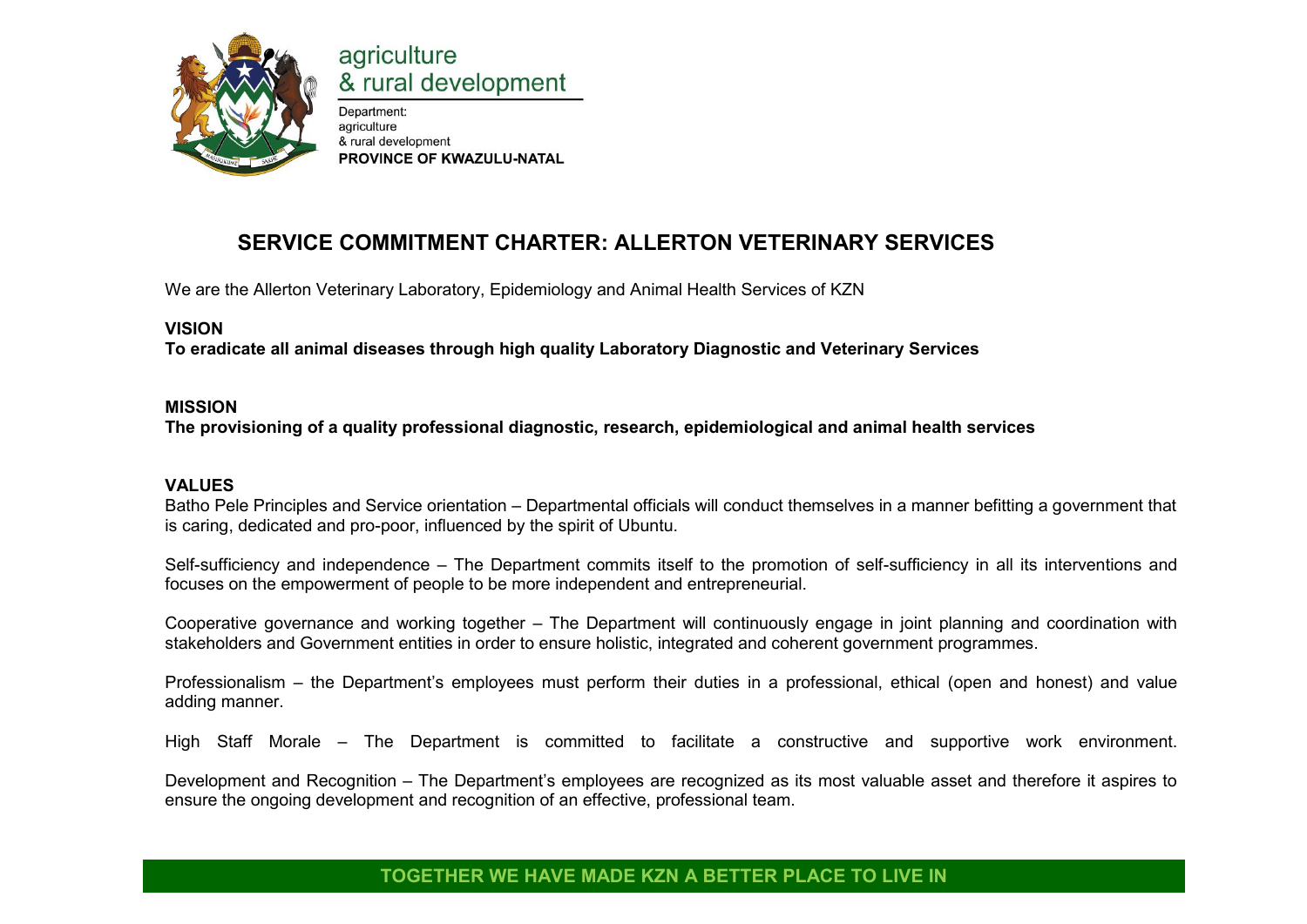#### **ALLERTON LABORATORY ADDRESS**

| Laboratory Manager      | Dr. D.W.P. Ngobese                                         |
|-------------------------|------------------------------------------------------------|
| <b>Physical Address</b> | 458 Town Bush Road<br>Montrose<br>Pietermaritzburg<br>3201 |
| Postal Address          | Private Bag X2<br>Cascades<br>3202                         |
| Telephone number        | 033 347 6200                                               |
| Fax number              | 033 347 1633                                               |
| Cell Number             | 079 506 2105                                               |
| E-Mail Address          | denis.ngobese@kzndard.gov.za                               |
| Website address         | www.kzndae.gov.za                                          |
| Hours of work           | 07h30 - 16h00 (Monday - Friday)                            |

#### **Our current clients are:**

- Directorate of Veterinary Services
- Directorate of Animal Health
- Department of Agriculture & Environmental Affairs
- Livestock Industry
- Organised agriculture
- Ezemvelo KZN Wildlife
- Livestock & wildlife farmers (previously disadvantaged, communal & commercial)
- Private Veterinarians
- State Veterinarians
- Veterinary Public Health
- Epidemiology & Training
- Community/public
- Tertiary Students
- Allied private industry/companies
- Agricultural & Veterinary institutions (Varsities & Colleges)
- Educational Institutions
- Allerton PVL & other laboratories
- World Health Organisation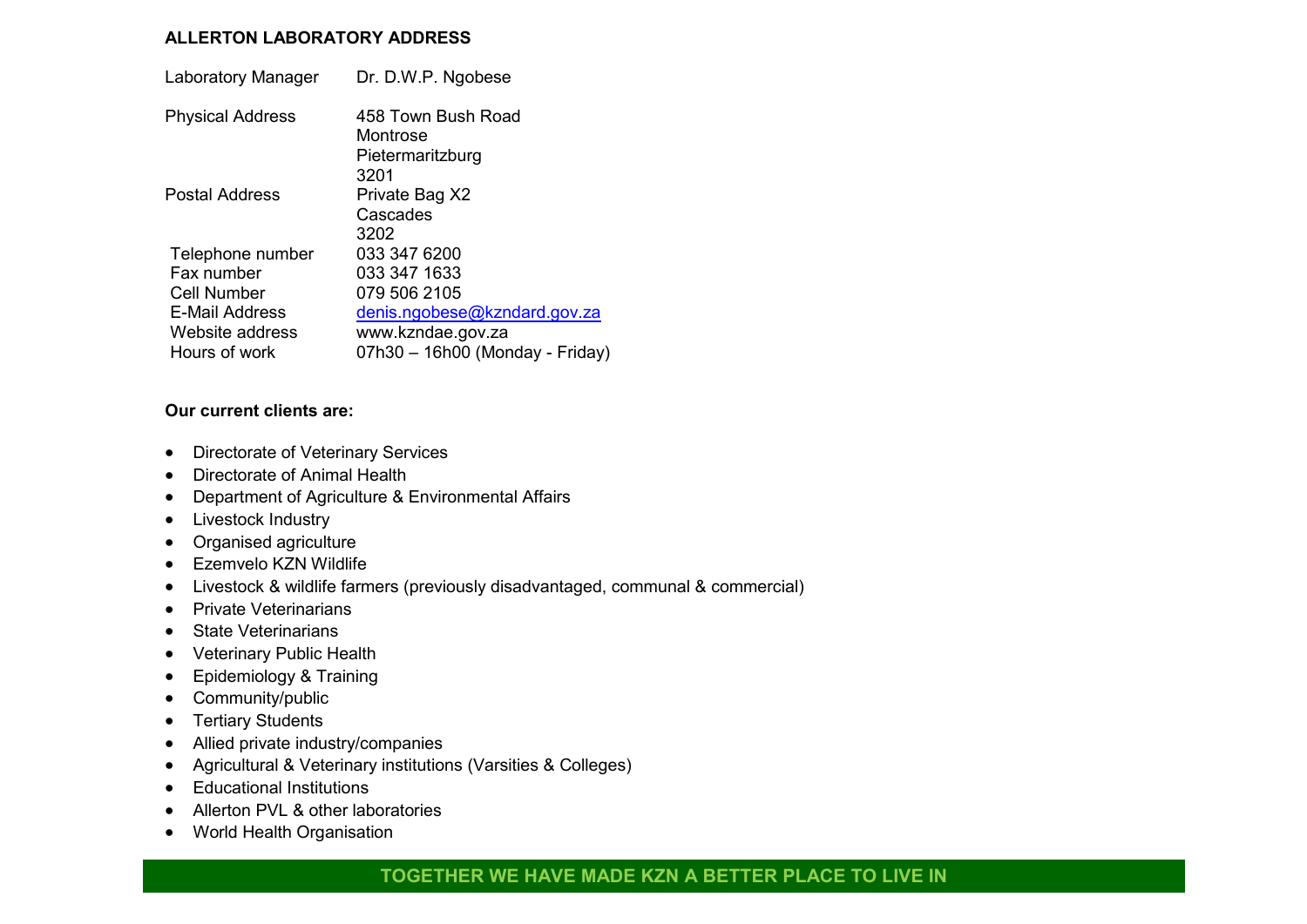- Bill & Melinda Gates Foundation
- United States department of Agriculture
- Staff

Our potential clients are:

- **•** Emerging Farmers
- Schools

# **SERVICES**

We provide the following services to our clients:

- Testing of food safety specimens
- Testing of abattoir hygiene monitoring specimens
- Testing specimens for Controlled/Notifiable diseases
- Testing specimens for Non-Controlled/Notifiable diseases
- Diagnostic tests
- Epidemiological studies
- Conducting Post Mortems
- Training Animal Health Technologists
- Primary Animal Health Care

# **SERVICE STANDARDS**

We have set the following minimum standards for the level and quality of the services provided:

|                                                                                                                          | <b>SERVICE STANDARDS</b>                                                                                                                                                                                                                                                                                                                                                                                                                                                                                                                                                                      |
|--------------------------------------------------------------------------------------------------------------------------|-----------------------------------------------------------------------------------------------------------------------------------------------------------------------------------------------------------------------------------------------------------------------------------------------------------------------------------------------------------------------------------------------------------------------------------------------------------------------------------------------------------------------------------------------------------------------------------------------|
| <b>ALLERTON VETERINARY</b><br>LABORATORY,<br><b>EPIDEMIOLOGY &amp;</b><br><b>ANIMAL HEALTH</b><br><b>SERVICES OF KZN</b> | • Every client entering any departmental office will be attended to within 60 minutes.<br>• Diagnostic test results available within 7 working days (dependent on nature of<br>test)<br>• Complaints about service delivery will be dealt with and progress report provided<br>to the complainant within 10 working days from the date of complaint.<br>• Control of Rabies by improving surveillance, increase vaccinations, public<br>awareness, research, inter-sectorial collaboration and International collaboration.<br>Aim to stop human Rabies through the control of animal Rabies. |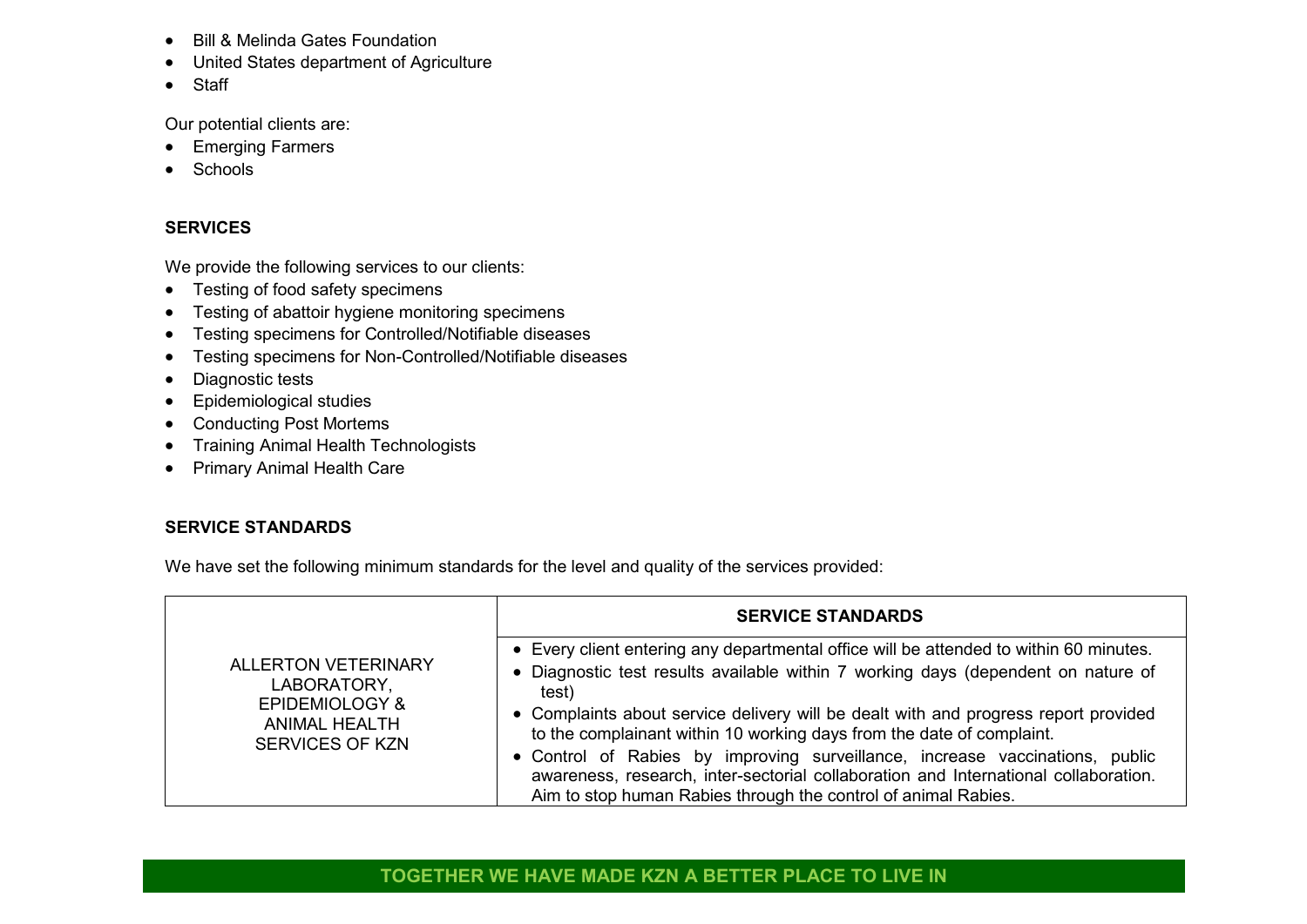We shall publish the results of our performance against our standards for the current financial year (April 2011 to March 2012) in the Departmental Annual Report and Annual Performance Plan.

#### **BATHO PELE PRINCIPLES**

The provision of our services will be based on the principles of Batho Pele as enshrined in the Department of Agriculture and Environmental Affairs Service Commitment Charter and KZN Citizens' Charter, and we undertake to honour these principles by:

#### **Consultation**

Citizens will be consulted about the level and quality of the services they receive and, wherever possible, will be given a choice about the services that are offered.

To this end, we commit to the following consultation arrangements:

- Telephonic consults
- Additional consultative meetings to take place at ward level pending the adjustment of structure
- 12 Internal MANCO meeting
- 4 Private Vet meetings
- 3 KZNPI meetings
- 4 State Vets meetings
- 4 MPO Meetings
- 2 Info Dav
- 1 International Coordinating group of the Gates Foundation/WHO project for Human and Dog Rabies Elimination meeting
- 2 Rabies action group provincial meetings
- 2 Rabies action group district meetings
- 1 Rabies advisory group national meeting
- 15 Livestock Association meetings
- 160 Diptank Committee meetings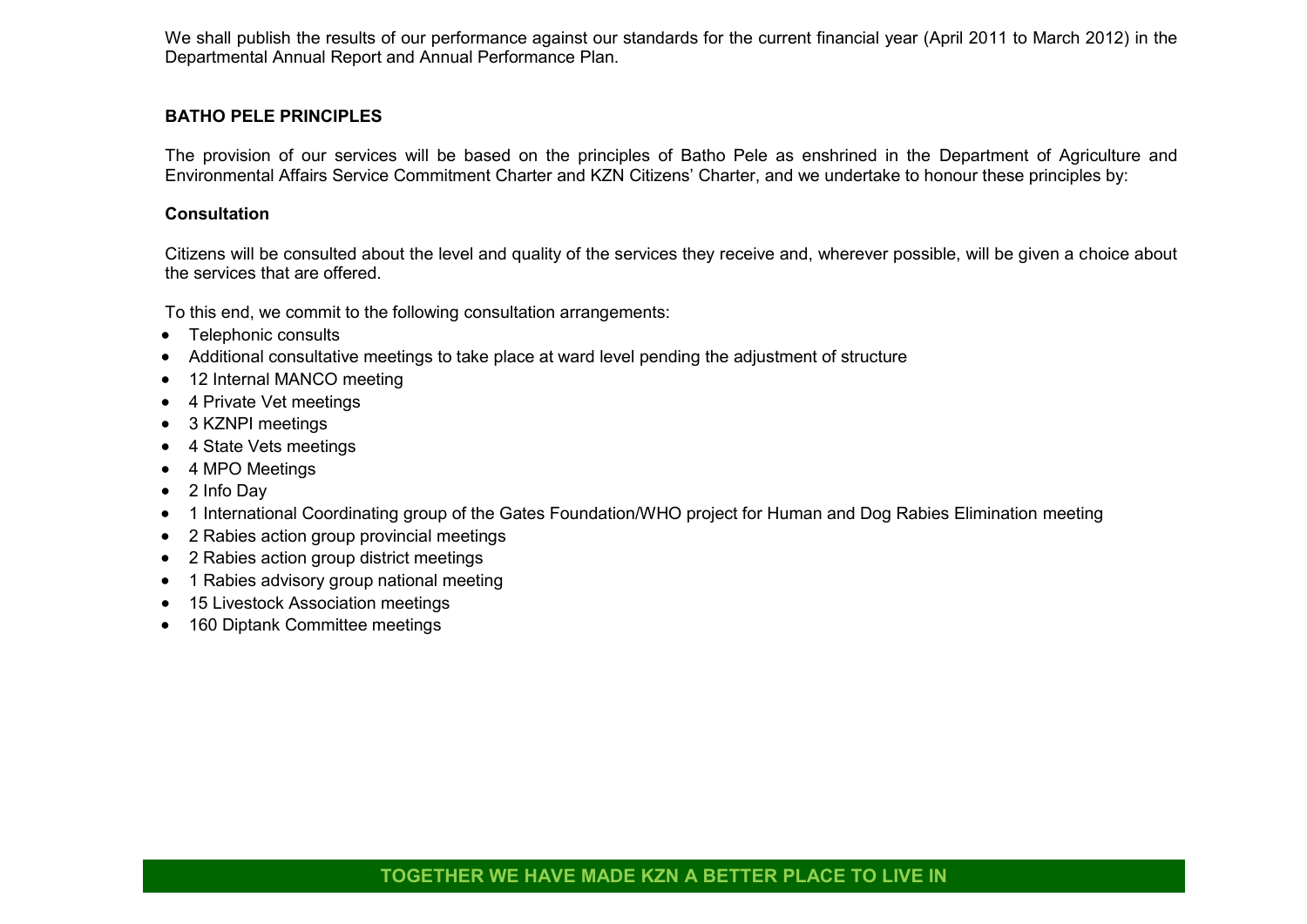#### **Service standards**

Citizens will be told what level and quality of public service they will receive so that they are aware of what to expect. These standards will be set at a level that is demanding yet realistic.

To this end, we commit to the following arrangements for Service Standards:

- Establish accurate livestock census including dog and cat population.
- To strive for 100% of livestock vaccinations
- Diagnostics tests performed
- Turnaround times for controlled diseases & necropsy: Rabies: 1 day AI/NCD: 4-5 days CA: 5 days SE: 5-7days Post Mortems: 7 days (dependant on diagnosis)

#### **Access**

All citizens will have equal access to the services they are entitled to receive.

To this end, we commit to the following arrangements for access as follows:

- Telephones
- Physical Access to Offices
- Meetings
- Office allocations more easily accessible
- Website
- Organogram of staff structure
- Awareness clinics
- Collection of specimens/samples
- Improved signage
- Central focal managerial point for Rabies
- Primary animal health care services e.g. Rabies vaccinations, are cascaded down to community levels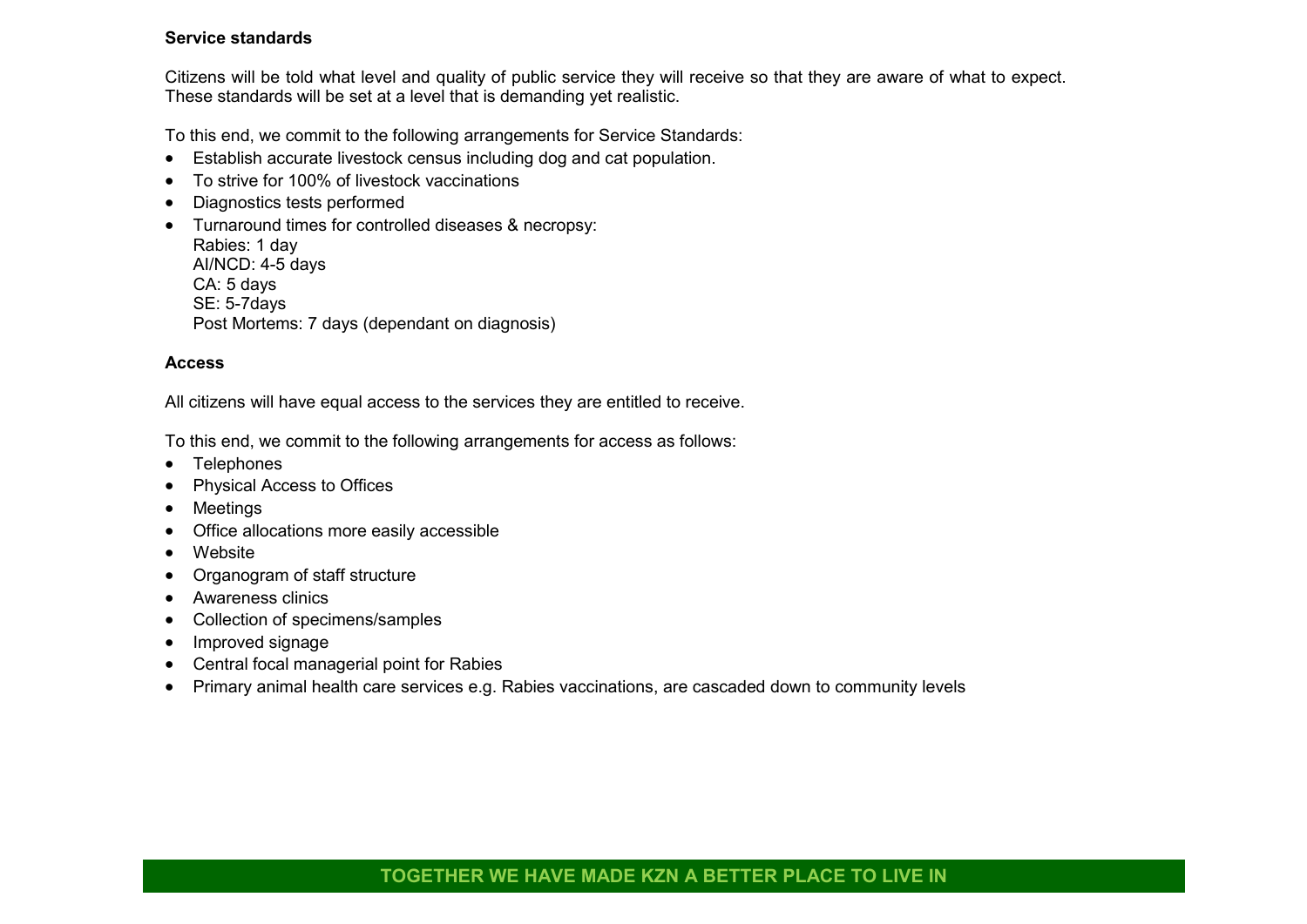#### **Courtesy**

Citizens will be treated with courtesy and consideration.

To this end we commit to show courtesy to the customers as follows:

- Politeness, reception lounge, prompt responses to requests within 4 working days, answer the telephone within 3 rings
- Name tags
- Front line staff training
- Utilization of portable and voicemail telephone

# **Information**

Citizens will be given full and accurate information about the public services they are entitled to receive.

To this end, we commit to the provision of information as follows:

- Meetings (refer to consultation)
- Pamphlets, posters and campaigns, fully functional website, dissemination of information on research studies undertaken, release of statistics on disease prevalence

# **Openness and transparency**

Citizens will be given information on how the Department functions, as well as the cost of the services provided.

To this end, we commit to openness and transparency as follows:

 Cascading of information from strategic levels to clients; presence at meetings where clients can question any matters of concern; provision of accurate and reliable information that can be verified; publish results of controlled diseases annually in the printed media; display of organogram with photos and telephone numbers; display of service commitment charter

#### **Redress**

If the promised standard of service is not delivered, citizens will be offered an apology, a full explanation and a speedy and effective remedy. When complaints are made, citizens will receive a sympathetic, positive response.

To this end, we commit to dealing with complaints as follows:

- Complaints received and acknowledged within 1 day and addressed within 4 working days,
- Redress in accordance with relevant Acts and Policies:
- Refer complaint to higher authority if not satisfied.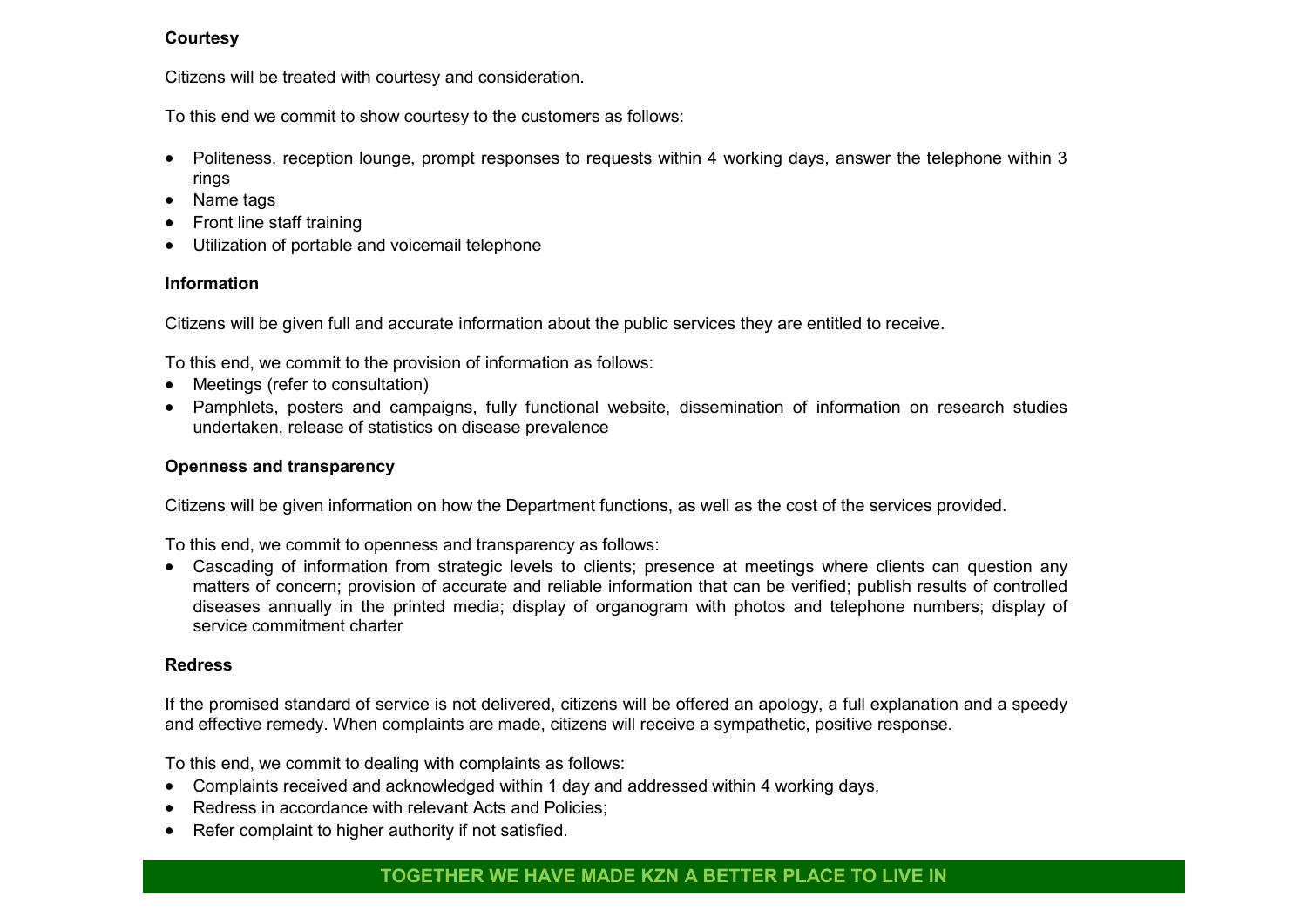- Complaints and suggestion box
- Reception
- Complaints and compliments committee
- Recall of incorrect reports

# **Value for money**

Public service will be provided economically and efficiently in order to give citizens the best possible value for money.

To this end, we commit to ensuring value for money as follows:

- Procurement Plan
- Monitoring of official cell phone
- IYM
- Section Budgets
- Rabies Project Budget
- Stock Take register
- Stationary register
- Asset register
- Log Book
- Trip Authorities
- Drug register
- Daily Banking
- Receipt books
- Quarterly audits of all financial registers

# **Encouraging Innovation and Rewarding Excellence**

The department will ensure that an environment conducive to the delivery of services is created to enhance the capacity of their personnel to deliver good services.

To this end, we commit to encouraging innovation and rewarding excellence as follows:

- Prescribed EPMDS system; preparedness to render services on request i.e. over weekends; participate at DSEA's and PSEA's
- Employee of the year
- Letters of commendation
- Skills development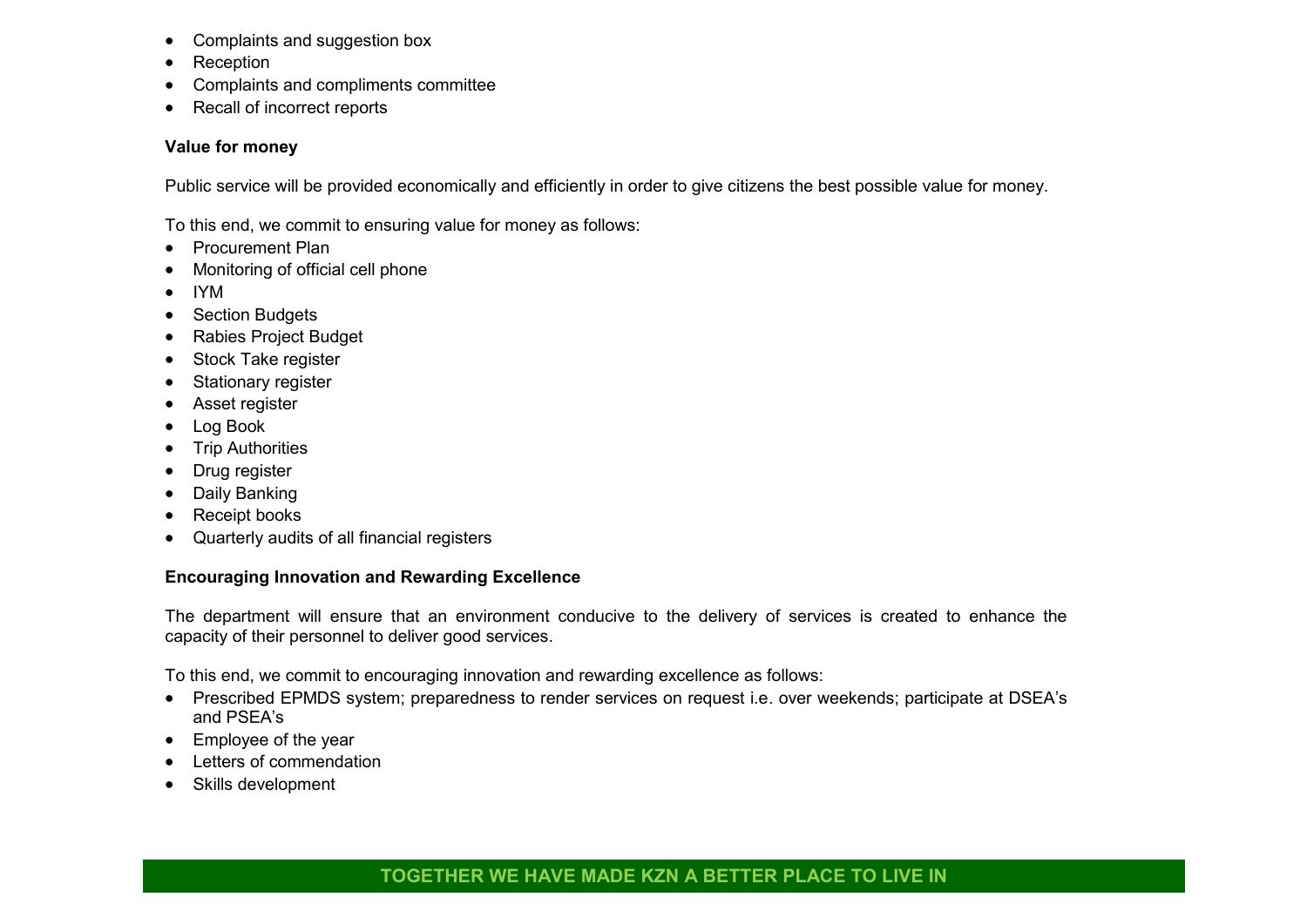#### **Impact of service delivery**

The Department will measure and report regularly, using the sum total of all Batho Pele initiatives, the impact of the Batho Pele based service delivery on the lives of the citizens of KwaZulu-Natal, in the first three years and, thereafter every five years.

To this end, we commit to impact service delivery as follows.

- Measure in terms of increased number of animals presented for vaccinations, measurement in terms of mortalities due to diseases,
- Maintain accurate records regarding mortalities
- Client service satisfaction survey
- Reduce prevalence of controlled diseases
- Livestock (Improved quality of meat, reduction in transmittable disease from animal to humans)

#### **Leadership and strategic direction**

The Department's leaders in the service delivery chain will provide direction, create alignment, engage staff, create effective partnerships and demonstrate ethical and sound values.

To this end we commit to providing leadership as follows:

- Provision of leadership and Strategic Direction, training and mentorship as well as the provision of adequate resources i.e. financial and human in making it possible to embark on the control and prevention of Animal Diseases
- Staff training
- Meetings on new legislation
- In house workshops
- Mentoring programs
- Induction of new employees

# **OUR CLIENT'S RIGHTS**

You have the rights as enshrined in the Constitution and other relevant legislation as well as the Batho Pele principles as mentioned above, i.e.

- Courteous behaviour at all times
- Access to full information
- Prompt and efficient service
- Redress and an apology for lapses in our service